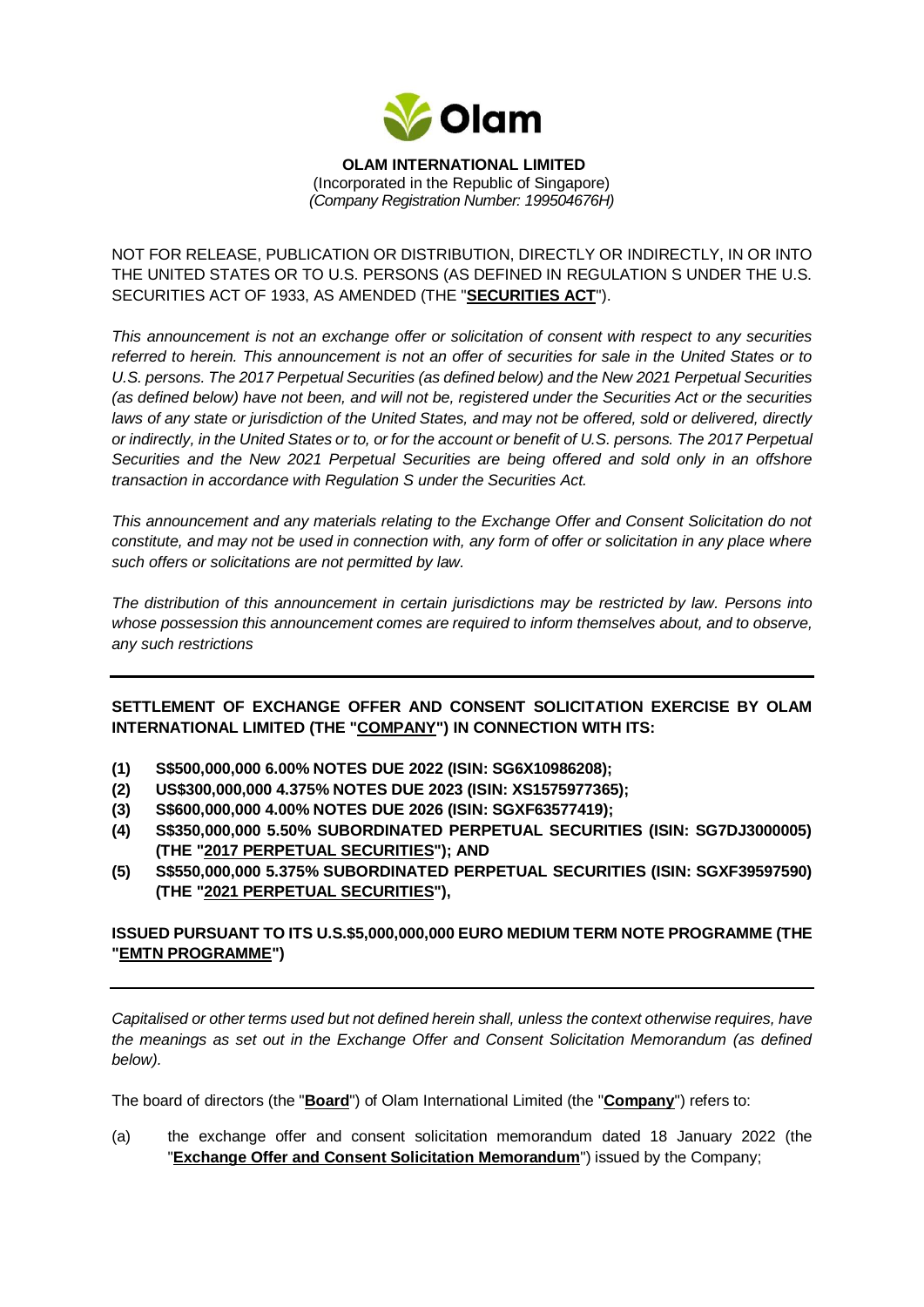- (b) the announcement dated 18 January 2022 released by the Company in relation to the commencement of the Exchange Offer and Consent Solicitation exercise;
- (c) the notices of meetings dated 18 January 2022 released by the Company in relation to the Consent Solicitation;
- (d) the notices of results dated 10 February 2022 in respect of the meetings held in relation to the Consent Solicitation;
- (e) the announcement dated 3 March 2022 released by the Company in relation to Court sanction of the Scheme; and
- (f) the announcement dated 11 March 2022 released by the Company in relation to the Settlement Date of the Exchange Offer and Consent Solicitation Exercise (the "**Settlement Date Announcement**").

### Substitution in respect of the 2017 Perpetual Securities and the 2021 Perpetual Securities

By way of Extraordinary Resolutions passed on 9 February 2022, each of the Holders of the 2017 Perpetual Securities and the 2021 Perpetual Securities sanctioned, approved, assented and agreed to, *inter alia*, the substitution of Olam Group Limited in place of the Company as principal debtor and issuer of the 2017 Perpetual Securities or, as the case may be, the 2021 Perpetual Securities, and to release the Company from all obligations and liabilities of the 2017 Perpetual Securities or, as the case may be, the 2021 Perpetual Securities, and authorised, directed, requested and empowered the Trustee to execute such deed of novation to give effect to the said substitution. The Board wishes to announce that the Company has executed the relevant deeds of novation in respect of the 2017 Perpetual Securities and the 2021 Perpetual Securities on 23 March 2022 to effect the respective novation. Accordingly, Olam Group Limited has substituted the Company as the issuer and principal debtor of the 2017 Perpetual Securities and the 2021 Perpetual Securities.

The 2017 Perpetual Securities (unless redeemed or cancelled pursuant to the Exchange Offer) and the 2021 Perpetual Securities will continue to be listed on the SGX-ST.

### Issue of New 2021 Perpetual Securities

In addition, following the satisfaction of the Scheme Condition and pursuant to the Exchange Offer, the Board wishes to announce that the Company has issued, as part of the Exchange Consideration, S\$54,500,000 in aggregate principal amount of 5.375% subordinated perpetual securities (the "**New 2021 Perpetual Securities**"). The New 2021 Perpetual Securities are to be consolidated and form a single series with the existing 2021 Perpetual Securities. The 2017 Perpetual Securities which were offered and accepted for exchange by the Company on the terms and conditions set forth in the Exchange Offer and Consent Solicitation Memorandum have been duly redeemed and will be cancelled thereafter.

The New 2021 Perpetual Securities are expected to be admitted to the Official List of the SGX-ST with effect from 9.00 a.m. on Thursday, 24 March 2022. The SGX-ST assumes no responsibility for the correctness of any of the statements made or opinions expressed or reports contained herein. The approval in-principle from, and admission to the Official List of the SGX-ST and quotation of the New 2021 Perpetual Securities on the SGX-ST is not to be taken as an indication of the merits of the Company, Olam Group Limited, their respective subsidiaries, associated companies, the EMTN Programme, the New 2021 Perpetual Securities or of the merits of investing in any New 2021 Perpetual Securities.